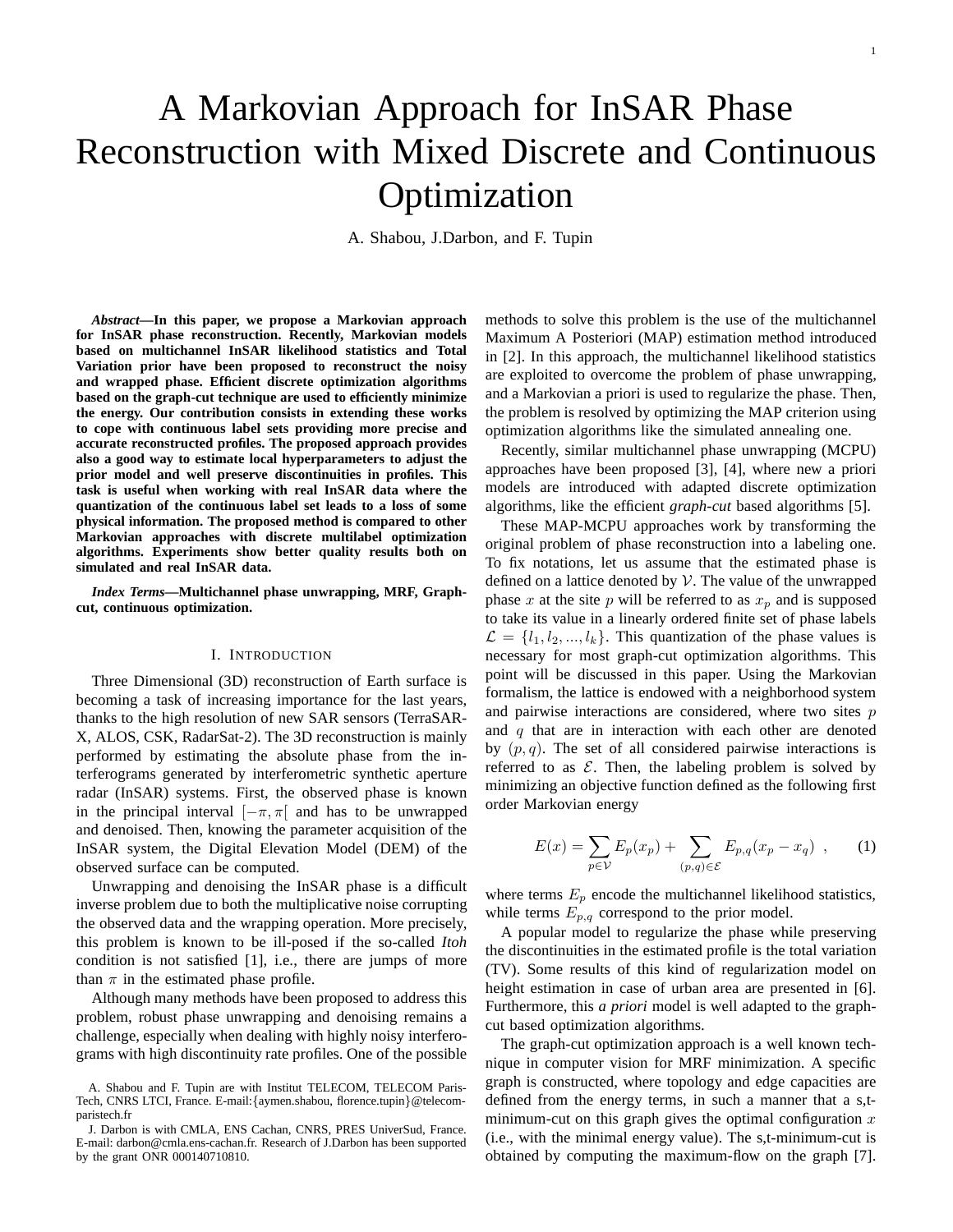A necessary and sufficient condition for minimizing a first order Markovian energy with the graph-cut approach is the submodularity of the energy [8], [9]. For energies of the form of [\(1\)](#page-0-0), the latter relies on the convexity of  $E_{p,q}$  [9], [10].

Our contributions in this work are twofold. First, we improve the discrete optimization step for this class of Markovian models by exploiting the new optimization algorithms introduced in [11] that requires low memory compared to the original ones [9], [10]. Secondly, we increase the accuracy of the reconstructed profile by developping a new approach that improves the efficiency of the optimization step while allowing generating height construction with high precision. This is done thanks to a combination between discrete and continuous based optimization algorithms of the MAP criterion, that also provides a robust method for local prior hyperparameter estimation. The latter leads to a better discontinuity preservation and a reduced loss of contrast due to the TV *a priori*.

The remainder of this paper is as follows. In section [II,](#page-1-0) we briefly review the MAP-MCPU approach. Section [III](#page-1-1) describes the discrete optimization based algorithm used to compute a discrete 3D reconstruction of the surface height. Some drawbacks of this approach are discussed. Then in section [IV,](#page-2-0) a second step is added to the algorithm allowing DEM generation with high precision. Finally some experiments on synthetic and real InSAR data are presented in section [V.](#page-3-0)

### II. MAP-MCPU WITH TV PRIOR

<span id="page-1-0"></span>With InSAR multichannel systems, independent multifrequencies or multibaselines interferograms related to the same scene are provided [2]. The phase reconstruction problem from these noisy and wrapped phase data can be well solved using the MAP-MCPU approach.

The Markovian energy function proposed in [3] is defined, using the multichannel log-likelihood function for data fidelity term and TV for the prior term, as the following

<span id="page-1-2"></span>
$$
E(x|y,\gamma) = \sum_{p \in \mathcal{V}} \sum_{c=1}^{M} E_p(y_{p,c}, \gamma_{p,c}|x_p) + \sum_{(p,q) \in \mathcal{E}} w_{p,q} |x_p - x_q|
$$
\n(2)

where  $x$  refers to the regularized phase (unwrapped and denoised),  $y_{.,c}$  and  $\gamma_{.,c}$  respectively encode the observed phase and coherence map of the  $c^{th}$  channel, one of the M available channels. Quantities  $w$  are some estimated discontinuity map which can be constant or varying spatially, this point will be described in [IV-B,](#page-2-1) and

$$
E_p(y_{p,c}, \gamma_{p,c}|x_p) = -\log\left(\frac{1-\gamma_{p,c}^2}{2\pi(1-\gamma_{p,c}^2\cos{(y_{p,c}-x_p)^2})}\left(1+\frac{\gamma_{p,c}\cos{(y_{p,c}-x_p)^2}}{\sqrt{1-\gamma_{p,c}^2\cos{(y_{p,c}-x_p)^2}}}\right)\right).
$$
 (3)

In [3], the authors exploit two different graph-cut based discrete minimization algorithms: the binary move based approximate optimization algorithm  $\alpha$ -expansion [5] and the multilabel exact optimization algorithm [10]. Nevertheless, these two algorithms present some limits when coping with low coherent interferograms with high discontinuities. To overcom this problem, a more refined quantization of the continuous phase labels is needed to define  $\mathcal{L}$ . This fact leads to a huge graph that is prohibitive for the exact minimization, while binary partition moves minimization algorithms, like the  $\alpha$ -expansion one, reach non good enough local minima [11].

One possible solution to get results with good precision is proposed in [4]. The idea is to perform binary jump partition moves based optimization algorithm with a multiresolution approach, i.e., by suggesting smaller quantified intervals from one iteration to the other. The algorithm is fast thanks to the use of binary moves. However, in case of high discontinuities, non good enough local minima may be reached.

Another solution is given in [11], where new multilabel and large partition moves based optimization algorithms are proposed. In fact, the continuous label set could be quantified with high precision and to overcome the need of large memory for the exact minimization, multilabel moves (i.e., implying a subset of labels from  $\mathcal{L}$ ) are performed. These moves have shown to be able to reach good local minima (in practice, global minima are reached) while keeping memory use low. However, using this optimization method is usually not efficient for time computation. A large time is needed to reach a good solution in term of precision and optimum quality.

<span id="page-1-1"></span>We propose in the next section a brief review of this optimization approach as well as its limits.

## III. MULTILABEL OPTIMIZATION ALGORITHM

In [11], the proposed optimization algorithm provides good approximate solutions while maintaining a low memory requirement. This is done by performing large and multilabel partition moves (LMPMs) of the estimated solution.

The concept of partition move consists of changing the estimated configuration  $x$  iteratively until convergence to a local minimum  $\tilde{x}$ . Each change is obtained by minimizing the energy function  $E_m$  defined on a set of labels  $\mathcal{L}_m$ , where m is the size of  $\mathcal{L}_m$ . A move is called large and multilabel if a large set of sites can change their labels in a large set of labels, i.e.,  $Card(x) \gg 1$  and  $Card(\mathcal{L}_m) \gg 1$ . An optimal move is obtained if an exact minimization of the energy function is performed on the considered set of labels. This is possible using graph-cut technique when the prior function  $E_{p,q}(\cdot)$  is convex [10]. If the convexity property is satisfied, a specific graph  $\mathcal{G}_m$  with specific capacities on arcs is constructed and a maximum-flow is computed on the graph to get the s,t-minimum-cut. This cut gives the configuration with the minimum energy with respect to the considered label set. We show in Fig. [1](#page-2-2) an example of such a construction. For more details about the graph topography, we refer the reader to [11]. In Fig. [2,](#page-2-3) the LMPM algorithm is presented.

Such an optimization technique is very useful for SAR applications. Indeed, in case of high dimensional data with a high range of labels, good approximate minima could be reached with a low memory use. In practice, with a good choice of label set size, a global minimum of the energy is reached. However, there is still a problem of computational time if label sets are of large size. The algorithm has to iterate on all subsets  $\mathcal{L}_m$  of the label set  $\mathcal{L}$ , where at each iteration a maximum-flow is computed on the constructed graph  $\mathcal{G}_m$ .

In the next section, a new algorithm is proposed to overcome these problems, while providing more accurate reconstruction.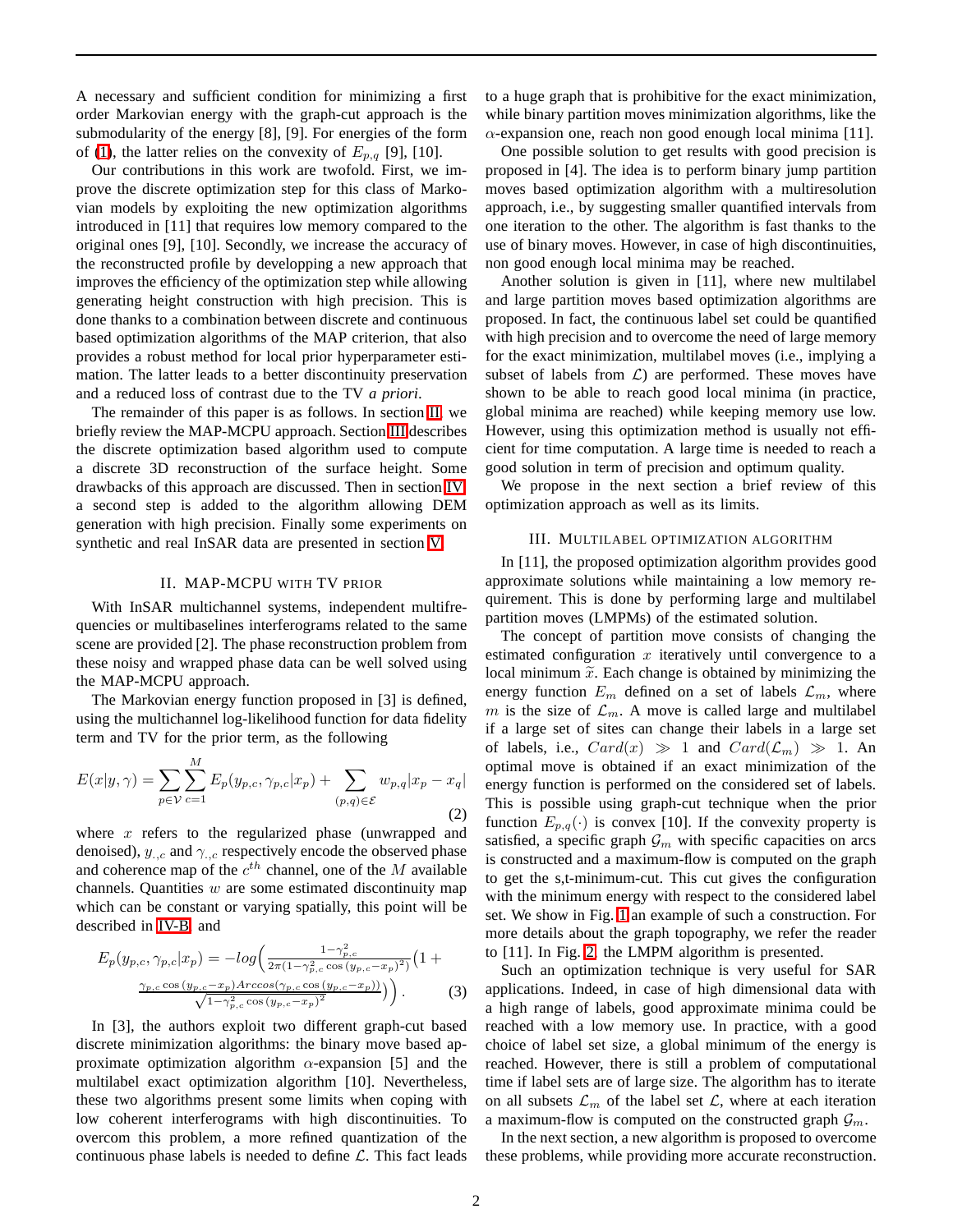

<span id="page-2-2"></span>Fig. 1. Graph construction for an optimal multilabel move. On the left, a part of the graph  $\mathcal{G}_m$  defined on three pixels. For each pixel, the column of nodes correspond to the possible label values chosen in  $\mathcal{L}_m$ . A cut is depicted and arcs in the cut are dotted whereas continuous ones are not. A part of the graph is highlighted on the right. Capacities on the edges are defined in [11].



<span id="page-2-3"></span><span id="page-2-0"></span>Fig. 2. Optimization algorithm based on the large and multilabel move.

#### IV. PROPOSED APPROACH

The proposed approach is based on three steps, mixing discrete and continuous optimization algorithms, with an efficient local hyperparameter estimation method.

## *A. Discrete optimization*

The first step consists in a discrete multilabel optimization of the multilabel energy function [\(2\)](#page-1-2), where a reduced size of the original label set  $\mathcal{L}$ , through a quantization of the continuous set  $[l_{min}, l_{max}]$ , is exploited. The multilabel optimization is performed using the LMPM approach described previously. Since a reduced size of label set is used, an efficient optimization, both in terms of computational time and memory use, is performed. However, the obtained solution, that we note by  $\tilde{x}_1$ , could not be good enough in term of precision due to the label set quantization. We note that, for the regularization terms, a global hyperparameter  $\beta = w_{p,q}$ ,  $\forall (p,q)$  is used. This scalar could be adjusted manually or automatically through the use of the  $L - curve$  method [3].

# <span id="page-2-1"></span>*B. Local hyperparameter estimation*

The second step consists in estimating discontinuities map from  $\widetilde{x}_1$ . Indeed, the latter, as it represents an unwrapped and

regularized phase, could bring us a prior knowledge about the true profile discontinuities. Two kinds of discontinuities could be identified. The first one is the set of weak discontinuities related to the under-precision of the reconstructed profile. The second one is the set of sharp discontinuities that are related to the true profile. So, by thresholding the existing discontinuities, we are able to define the local hyperparameters  $\{w_{p,q}\}_{(p,q)\in\mathcal{E}}$  to adjust the energy function of [\(2\)](#page-1-2), i.e.,

$$
\begin{cases} w_{p,q} = 0 & \text{if } |\widetilde{x}_{1_p} - \widetilde{x}_{1_q}| > \mu \\ w_{p,q} = 1 & \text{otherwise}, \end{cases}
$$

where  $\mu$  is a prescribed threshold. Note that in practice, fixing  $\mu$  could be performed easily for our case, since  $\tilde{x}_1$  is a regularized image. A low phase threshold on the latter is good enough to preserve true profile discontinuities while smoothing the false ones. Local hyperparameter estimation is a necessary task to overcome the known loss of contrast problem of TV based regularization approaches. Then, by adjusting the prior energy model of [\(2\)](#page-1-2) using these hyperparameters and starting from  $\tilde{x}_1$ , a continuous minimization of the new energy function is performed allowing higher precise reconstruction.

## *C. Continuous optimization*

The third step, which is a continuous based minimization algorithm, is based on the gradient-descent technique. As well known, different continuous optimization algorithms of such objective function are possible, and for a convex minimization, the gradient-descent one is efficient and sufficient. In our case, the first-step optimization algorithm gives usually in practice an exact discrete minimum if the label set size  $m$  is well chosen. Thus, only a continuous minimization on a convex set is needed to reach the nearest continuous minimum. This explains the use of the gradient-descent as a second step minimization process. Note also that the continuous optimization may converge quickly since a good initialization is given. Other continuous minimization algorithms could be applied and present more efficient convergence properties, however this is not the aim of this work.

Let us remind the gradient descent based optimization algorithm. We first denote by  $x^{(0)}$  the initial guess for the estimated solution, which is in our case the discrete minimum obtained at the end of the first step optimization algorithm.  $x^{(i)}$ is the intermediate solution at the  $i<sup>th</sup>$  iteration of the gradient descent algorithm. At each iteration,  $x^{(i)}$  is given by

$$
x^{(i)} = x^{(i-1)} - \lambda^{(i)} \nabla E(x^{(i-1)}), \tag{4}
$$

where  $\lambda^{(i)}$  designs the step size of the gradient descent. In practice a line search [12] could be applied to select the step size that gives sufficient decrease in the objective functional. This leads to the method of the steepest descent.  $\nabla$  is the gradient operator, i.e., derivative respect to  $x$ . Because of the differentiation problem of the TV function in [\(2\)](#page-1-2), an approximate model need to be used instead. A direct approximation of this function could be

<span id="page-2-4"></span>
$$
TV(x) = \sum_{(p,q)} w_{p,q} \sqrt{|x_p - x_q|^2 + \varepsilon},\tag{5}
$$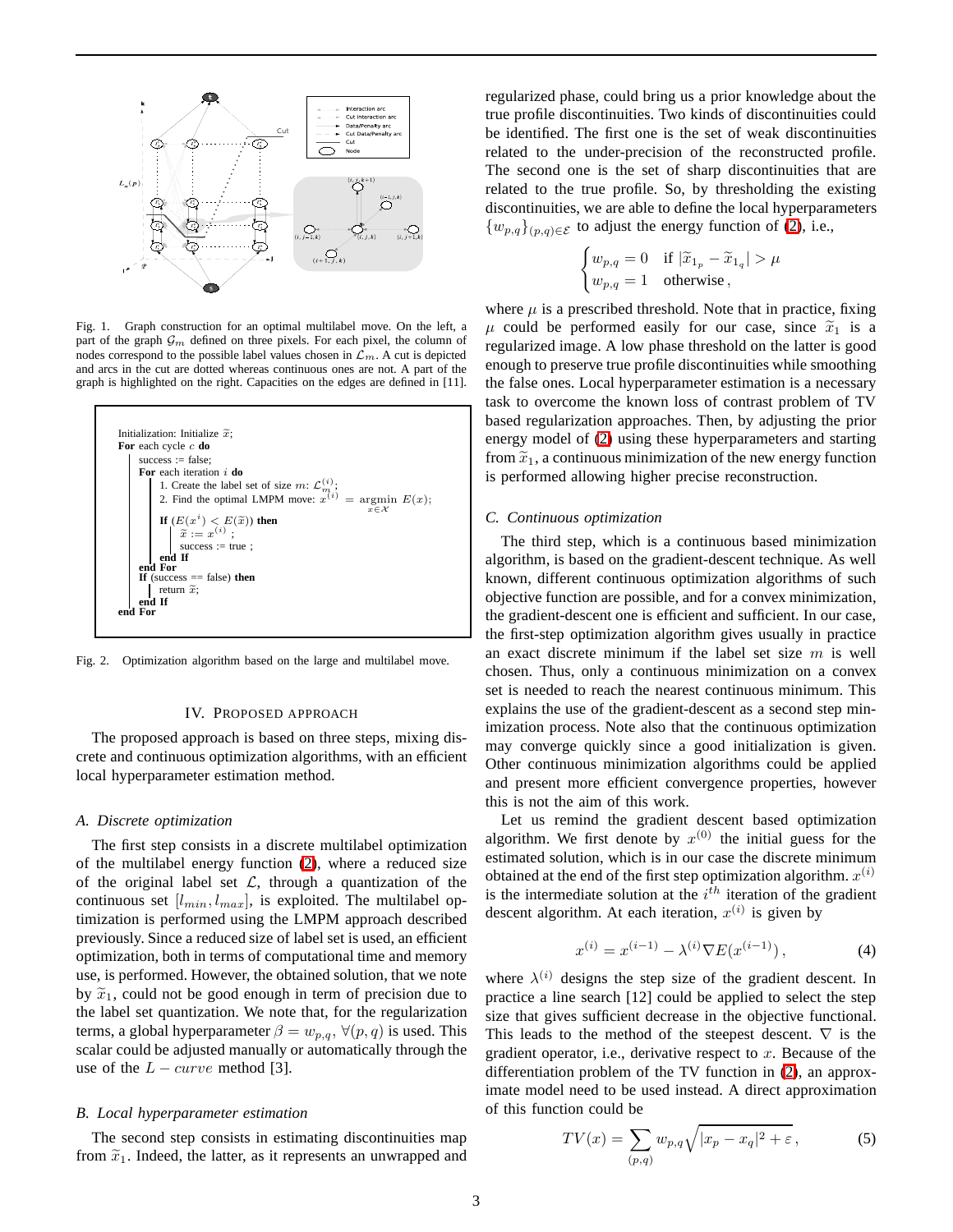where  $\varepsilon$  is a precision constant close to 0. In this work, we have rather chosen the  $l_2$  form of TV, given by

$$
TV(x) = \sum_{(p,q)(p,r)} \sqrt{w_{p,q}(x_p - x_q)^2 + w_{p,r}(x_p - x_r)^2 + \varepsilon}, \tag{6}
$$

where pixels  $q, r$  are neighbors to p such that if  $p = (k, l)$ then  $q = (k + 1, l)$  and  $r = (k, l + 1)$ .  $(k, l)$  encode the coordinate of  $p$  in the image grid. This form is more isotropic and appropriate to the gradient descent technique than [\(5\)](#page-2-4). However, it could not be used in the first step discrete optimization algorithm (LMPM) since it does not satisfy the submodularity condition, needed by the graph-cut technique.

<span id="page-3-0"></span>In the next section, some experimental results are performed to highlight the efficiency and accuracy of this algorithm.

# V. EXPERIMENTS AND DISCUSSION

In this section, several experiments are proposed to show the effectiveness and robustness of the proposed approach, that we call later (MCPU-DC). First, our method has been tested on simulated InSAR data of different profile scenarios such as urban structures and mountain elevations. Quantitative and qualitative evaluations are presented with comparisons to other approaches. Then the method is tested on real InSAR data.

#### *A. Simulated InSAR data*

In the first experiment, we consider a synthetic height profile Fig. [3\(a\),](#page-3-1) of size (200  $\times$  400), with a maximum height of 14 rad exhibiting both smooth and discontinuous areas. We used four frequencies ( $\{5, 6.33, 7.66, 9\}$  GHz) to generate four noisy independent interferograms with a constant coherence of  $\{\gamma_{p,c} = 0.6; \forall p, c\}$ . In Fig. [3\(b\),](#page-3-2) we show one noisy interferogram. Note that the profile is ambiguous for these frequencies. In fact, there are phase jumps greater than  $\pi$ violating the *Itoh* condition.

In the second experiment, we consider a more representative height profile of natural image Fig. [3\(c\)](#page-3-3) with the same sizes as the previous one, and a maximum height of 19.1 rad exhibiting area characterizing highland scenes. The same InSAR parameters as the ones used in the previous experiment are applied on this profile to generate independent interferograms.

In figures [4](#page-4-0) and [5,](#page-4-1) we show the reconstruction results obtained respectively on the two scenarios using the proposed approach. Results given by the multichannel approach (MCPU-GC) in [3] are also presented in figures [4\(b\)](#page-4-2) and [5\(b\),](#page-4-3) where the continuous label set is quantified into 200 labels and an exact minimization algorithm is applied based on the Ishikawa graph construction. We note that a huge graph has to be build to provide an accurate solution.

Reconstructions obtained at the end of the first-step optimization approach are presented in figures  $4(c)$  and  $5(c)$ , where the continuous label set is quantified into 64 labels for both images and the LMPM optimization algorithm is applied using label sets of sizes respectively  $m = 8$  and  $m = 16$  to converge to a good local minimum of the energy.

Starting from these results, local hyperparameters are estimated by thresholding the existing discontinuities using the described method in [IV-B.](#page-2-1) Note that the threshold parameter

<span id="page-3-3"></span><span id="page-3-2"></span><span id="page-3-1"></span>

<span id="page-3-4"></span>Fig. 3. Simulated data sets. The 2D view of the first [\(a\)](#page-3-1) original profile, [\(b\)](#page-3-2) and one generated interferogram, and the second [\(c\)](#page-3-3) original profile, [\(b\)](#page-3-2) and one generated interferogram.

TABLE I QUANTITATIVE RESULTS OF THE TWO EXPERIMENTS.

<span id="page-3-5"></span>

| Data | Approach       | MSE    | <b>RMSE</b> | Memorv             | Time(mn:sec) |
|------|----------------|--------|-------------|--------------------|--------------|
| 3    | <b>MCPU-GC</b> | 0.0474 | 0.2176      | $16 \times 10^{6}$ | 12:09        |
| (a)  | <b>MCPU-DC</b> | 0.0071 | 0.0840      | $64 \times 10^4$   | 03:25        |
| 3    | <b>MCPU-GC</b> | 0.0343 | 0.1852      | $12 \times 10^{6}$ | 18:14        |
| (c)  | <b>MCPU-DC</b> | 0.0325 | 1802        | $96 \times 10^{4}$ | 04:27        |

 $\mu$  is fixed to  $\frac{\pi}{8}$  in these experiments. Then the continuous optimization algorithm is performed. Results on both data sets are presented in [4\(d\)](#page-4-6) [5\(d\).](#page-4-7) We show that smooth areas are well reconstructed while discontinuities are also preserved. This is not the case in figures [4\(b\)](#page-4-2) and [5\(b\),](#page-4-3) where discontinuities are well preserved thanks to the TV prior but smooth areas are noisy, even when a large label set is considered.

Quantitative measures, in term of reconstruction quality using the mean and root mean square deviation errors (MSE, RMSE) and computational time and memory needed for graph allocation, are presented in table [I.](#page-3-5) These results show that both the accuracy and the efficiency of the two-step optimization algorithm and its effectiveness compared to other approaches. We also note that improvements in term of MSE and RMSE are less important for the second profile compared to the first one, since less smooth regions are characterizing this profile. However, we can clearly see that in term of computational time and qualitative visual results, our approach is always more interesting compared to the MCPU-GC one.

#### *B. Real InSAR data*

We have tested the new algorithm on a real data set of an urban scenario. A set of 8 L-Band E-SAR interferograms (2 interferograms for each of the four polarizations) are acquired on the city of Dresden. The smallest orthogonal baseline is of about 8.42m and the biggest is of about  $28.34m$ . Due to the presence of noise, the Itoh condition is violated in some areas.

We can see in figures  $6(c)$  and  $6(d)$  the good quality of the reconstructed phase, compared to the result obtained using the MCPU-GC [6\(b\).](#page-4-10) In fact, it is clearly seen that discontinuities